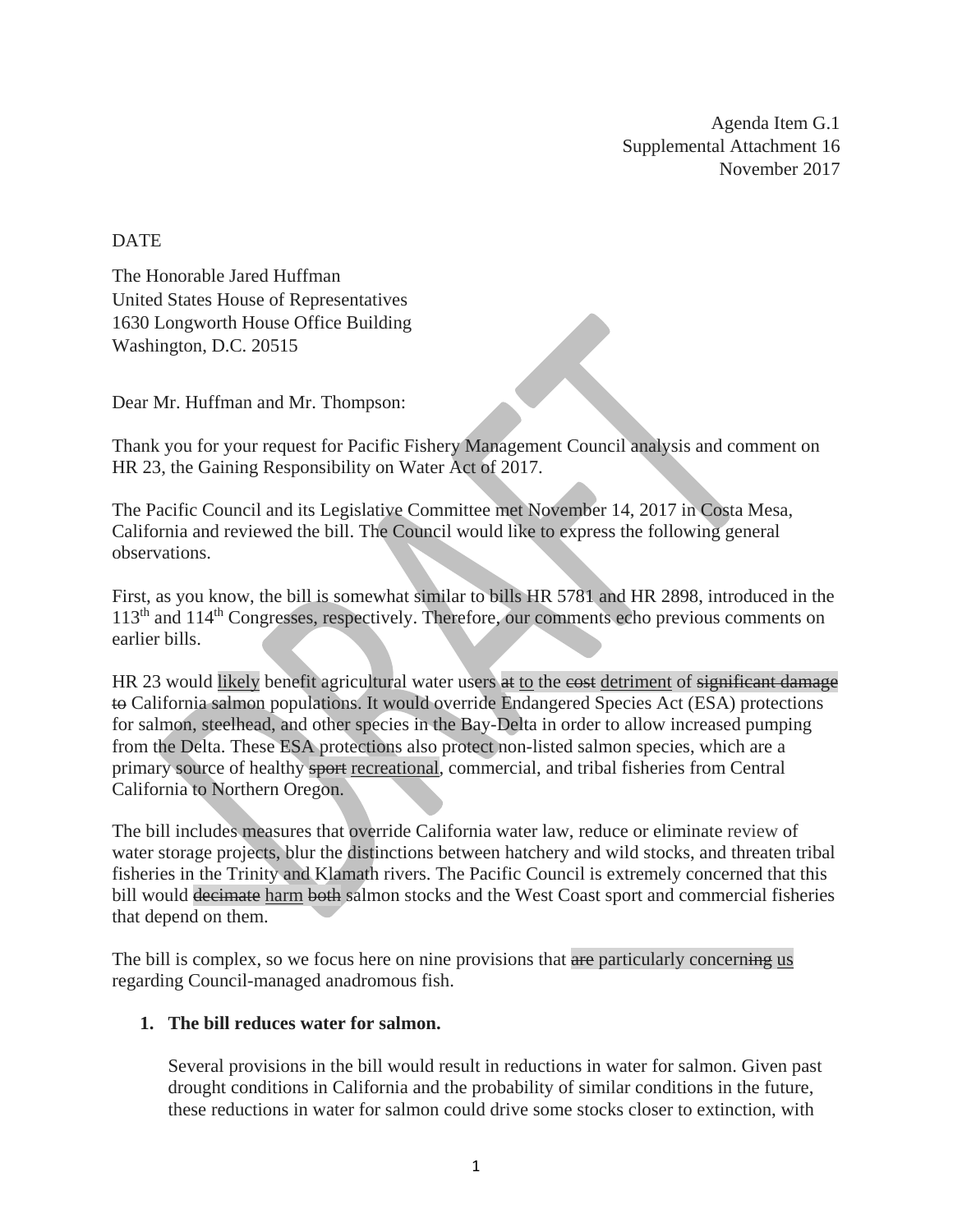severe impacts on fishing communities not only in California but along the entire West Coast.

For example, Section 105 eliminates the existing mandate for the Secretary of the Interior to provide water suitable "to protect all life stages of anadromous fish" and repeals the dedication of water for salmon (and other fish and wildlife) by ordering environmental water to be diverted to water users "to the fullest extent possible" (Section  $105(1)(B)$ ). The same section reduces water dedicated to the environment and salmon during water shortages (Section 105(1)(C)). Water contract renewals in the Central Valley Water Project would be extended from 20 to 40 years, restricting the ability of the Dept. of Interior to respond to changing conditions (Section 103). In addition, provisions in the Central Valley Project Improvement Act (CVPIA) to prevent environmental impacts from water transfers would be repealed, while all water transfers would undergo expedited review (Section 104(D)).

We are particularly concerned about Section  $107(\overline{C})(9)$ , which states that if, by September 30 2018, the Secretary does not increase the annual delivery capability of the Central Valley Project by 800,000 acre-feet, then all non-mandatory actions under section  $3406(b)(2)$  of the CVPIA will be suspended<sup>[1](#page-1-0)</sup>. Such an increase on an annual basis appears to be impossible.

The bill also eliminates the current prohibition against writing new Central Valley Project water contracts (Sec.  $107(a)$ ) and prevents mitigation for environmental impacts caused by changes in water operations during dry periods (Section 111).

# **2. The bill overturns both Federal and California state laws regarding salmon protection.**

The bill would overturn certain ESA protections, as well as decades of state law aimed at protecting salmon.

Section 108 overrides ESA protections for salmon, steelhead, and other species in the Bay-Delta in order to allow increased pumping from the Delta in excess of scientifically justified biologically necessary levels.

<span id="page-1-0"></span><sup>&</sup>lt;sup>1</sup> This section of the CVPIA reads: "(2) Upon enactment of this title dedicate and manage annually 800,000 acrefeet of Central Valley Project yield for the primary purpose of implementing the fish, wildlife, and habitat restoration purposes and measures authorized by this title; to assist the State of California in its efforts to protect the waters of the San Francisco Bay/Sacramento San Joaquin Delta Estuary; and to help meet such obligations as may be legally imposed upon the Central Valley Project under state or federal law following the date of enactment of this title, including but not limited to additional obligations under the federal Endangered Species Act. For the purpose of this section, the term "Central Valley Project yield" means the delivery capability of the Central Valley Project during the 1928-1934 drought period after fishery, water quality, and other flow and operational requirements imposed by terms and conditions existing in licenses, permits, and other agreements pertaining to the Central Valley Project under applicable State or Federal law existing at the time of enactment of this title have been met."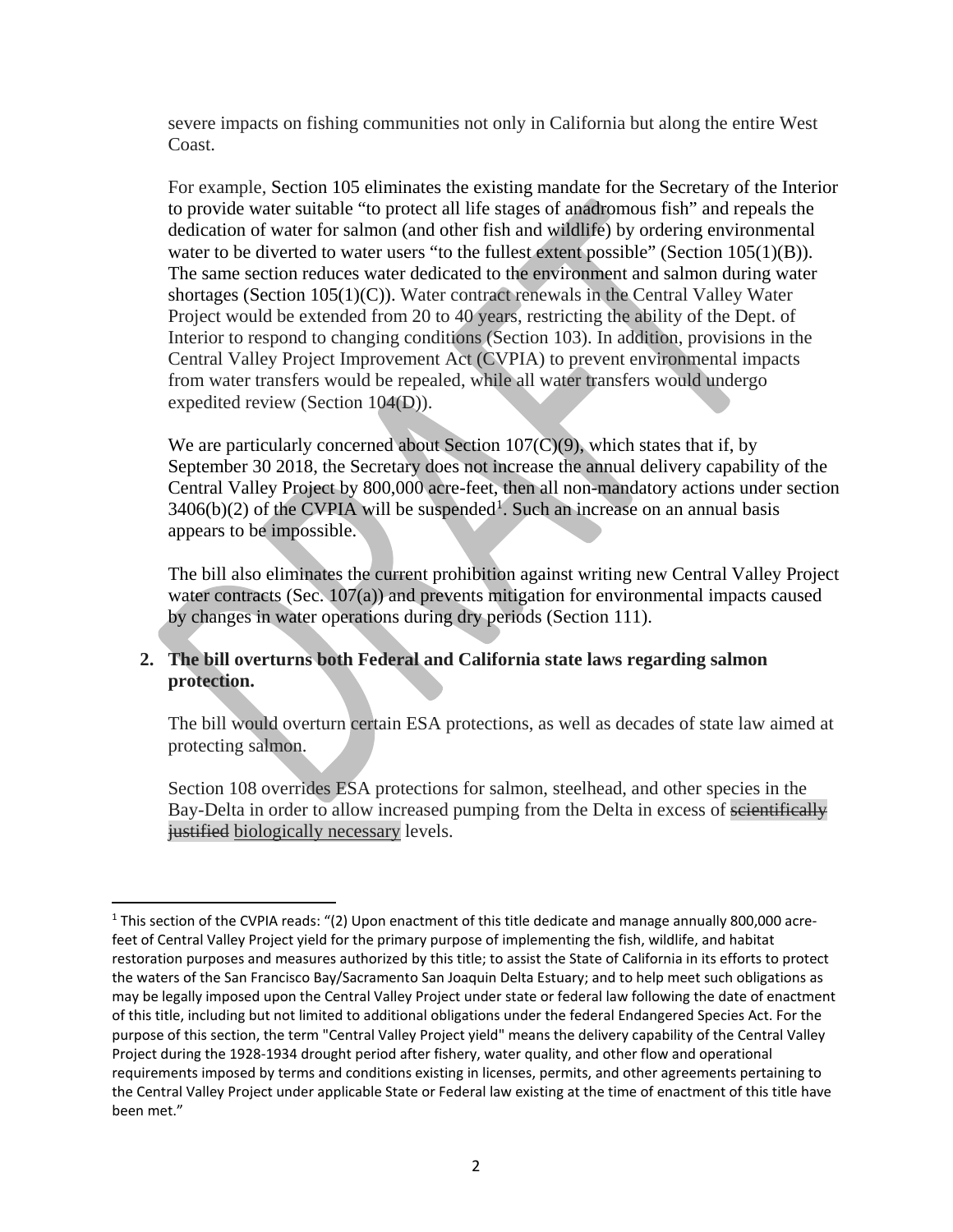The bill would prohibit Federal departments and the State of California from restricting water rights in order to protect salmon. The California State Water Resources Control Board would not be allowed to use state law to regulate the State Water Project to protect state resources, including salmon, in the Bay-Delta (Sec. 108). In addition, California would also be prevented from using the Public Trust to protect state waters (Section 108(b)).

## **3. The bill weakens the San Joaquin River Salmon Restoration Agreement.**

Section 109 amends the San Joaquin River Restoration Act, adding new requirements for release of flows and acquisition of property to comply with the Settlement. Section 113 would effectively halt the restoration of the San Joaquin River and its native salmon runs as required by state law, Federal law, and a binding court settlement. This would result in dewatering 60 miles of the San Joaquin River, California's second longest river—also in violation of state law. In addition, restoration of salmon below Friant Dam would be specifically disallowed: "No salmonids shall be placed into or allowed to migrate to the Restoration Area" (Section  $113(a)(7)(B)$ ). In turn, state agencies would not be allowed to use the California Fish and Game Code to require flows to restore the San Joaquin River below Friant Dam (Section 113(a)(5)). The release of restoration flows below Sack Dam on the San Joaquin River would also be disallowed (Section 113(a)(7)(B)).

# **4. The bill blocks implementation of existing Biological Opinions.**

The bill blocks implementation of current Biological Opinions in the Central Valley, as well as previous Biological Opinions that were found by Federal courts to violate the ESA and all Bay-Delta protections would roll back to 1994 levels (Section 108(a)).

### **5. The bill prohibits agencies from differentiating between wild and hatchery salmon.**

Section 109 would require the Secretary to include hatchery-spawned species when making any determination under the ESA that relates anadromous fish in the Sacramento and San Joaquin Rivers and their tributaries. ("The Secretaries of the Interior and Commerce shall not distinguish between natural spawned and hatchery-spawned or otherwise artificially propagated strains of a species in making any determination under the Endangered Species Act of 1973… that relates to any anadromous fish species present in the Sacramento and San Joaquin Rivers or their tributaries and ascend those rivers and their tributaries to reproduce after maturing in San Francisco Bay or the Pacific Ocean.")

Equating hatchery-reared fish with wild fish will result in decreased genetic diversity within stocks. Genetic diversity is the key to species adapting to and surviving variations in environmental conditions. When stocks have low diversity, their chances of surviving an environmental challenge is greatly reduced, as was seen in the 2007-2009 collapse of the Sacramento fall Chinook salmon stock.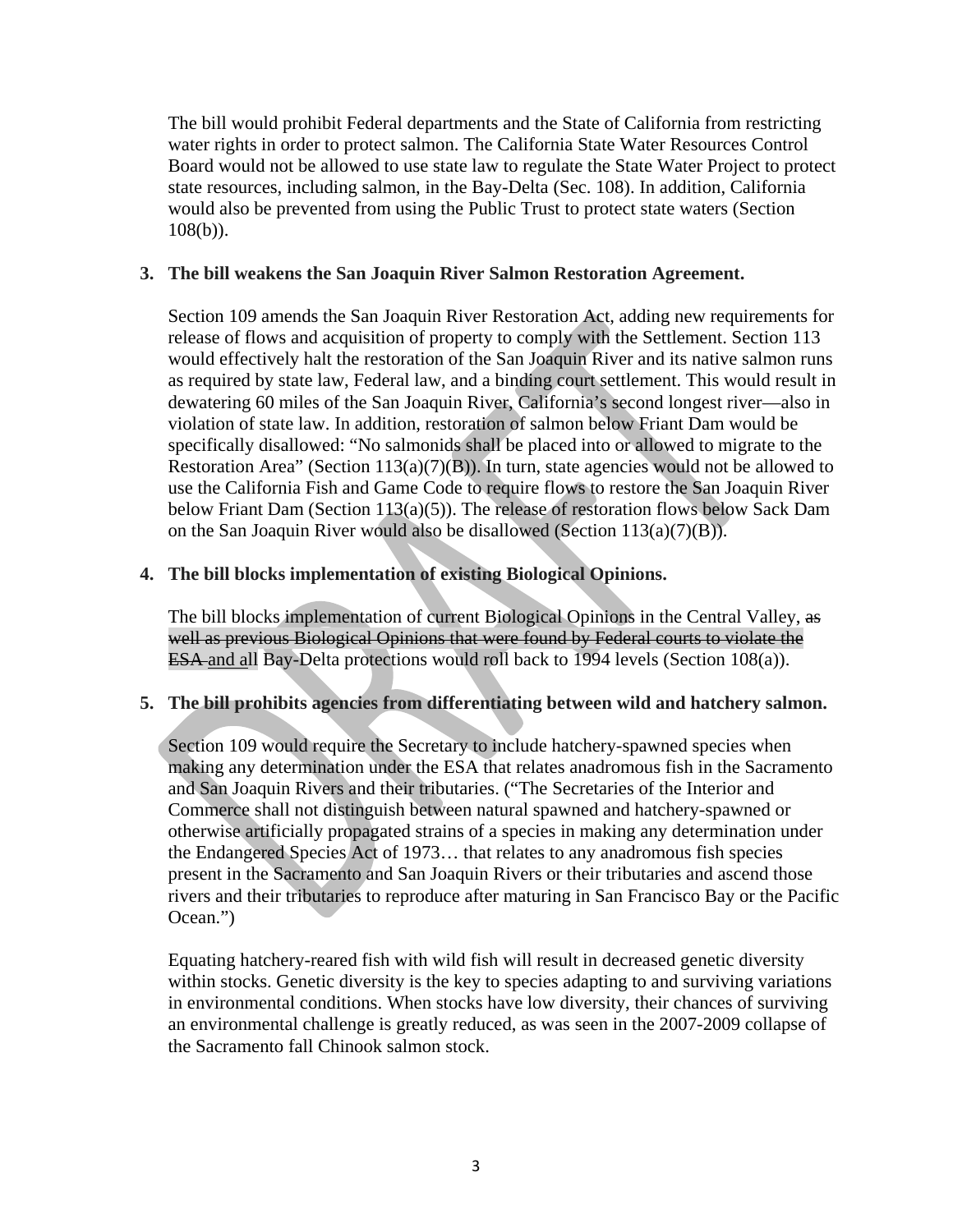#### **6. The bill blocks water releases to protect Klamath salmon.**

Section 402 prohibits emergency releases of Trinity River water, allowed under recent Court rulings, to prevent disease outbreaks on the Klamath River in California. These supplemental flows, which lower water temperatures, flush disease-causing organisms from the Klamath system, and reduce the effects and chances of infection, are vitally important to Klamath salmon and the fisheries that depend on them.

The Council has commented several times on the importance of these flows to Klamath salmon. This year, due to low Klamath numbers, the Council canceled the ocean salmon fishing season along a 200-mile stretch of coast along northern California and southern Oregon, leading the governors of Oregon and Washington to request a Federal disaster declaration.

### **7. The bill fast-tracks and weakens environmental review of new water projects.**

The bill contains several provisions aimed at fast-tracking new water projects or reducing environmental analysis of such projects. A Congressional summary notes it would allow regulatory streamlining for new dams by declaring that a Notice of Determination or a Notice of Exemption prepared pursuant to the California Environmental Quality Act will satisfy the requirements of the National Environmental Protection Policy Act (NEPA) (Section 110(a)). This would waive the public's right and ability to provide comment on new dams and projects, even those that are Federally funded—a pillar of the NEPA process.

Title V, the Water Supply Permitting Act, would allow the Bureau of Reclamation alone to determine which biological and other studies would be used to evaluate and permit new dams. This could lead the Bureau to exclude information about the potential impacts of Bureau projects (Sec. 504 (a)(4)). Title VI would further streamline the Bureau process, requiring feasibility studies to be completed within three years and with a maximum cost of \$3 million unless fully justified by the Interior Secretary. If timelines are not met by the Secretary, financial penalties against "each applicable agency office" would be incurred.

Finally, Section 107(e) authorizes the raising of Shasta Dam and other dam projects. Federal biologists have already determined that raising Shasta Dam would be harmful to salmon; it would also violate state law.

### **8. The bill cuts critical funding for habitat restoration.**

The bill would cut funding for habitat restoration by repealing the mandate that 67% of the of the CVPIA Restoration Fund be spent on habitat restoration activities (Section  $106(a)(2)$ ). In addition, user contributions to the CVPIA Restoration Fund would be reduced (Sections 106(c) and (d)).